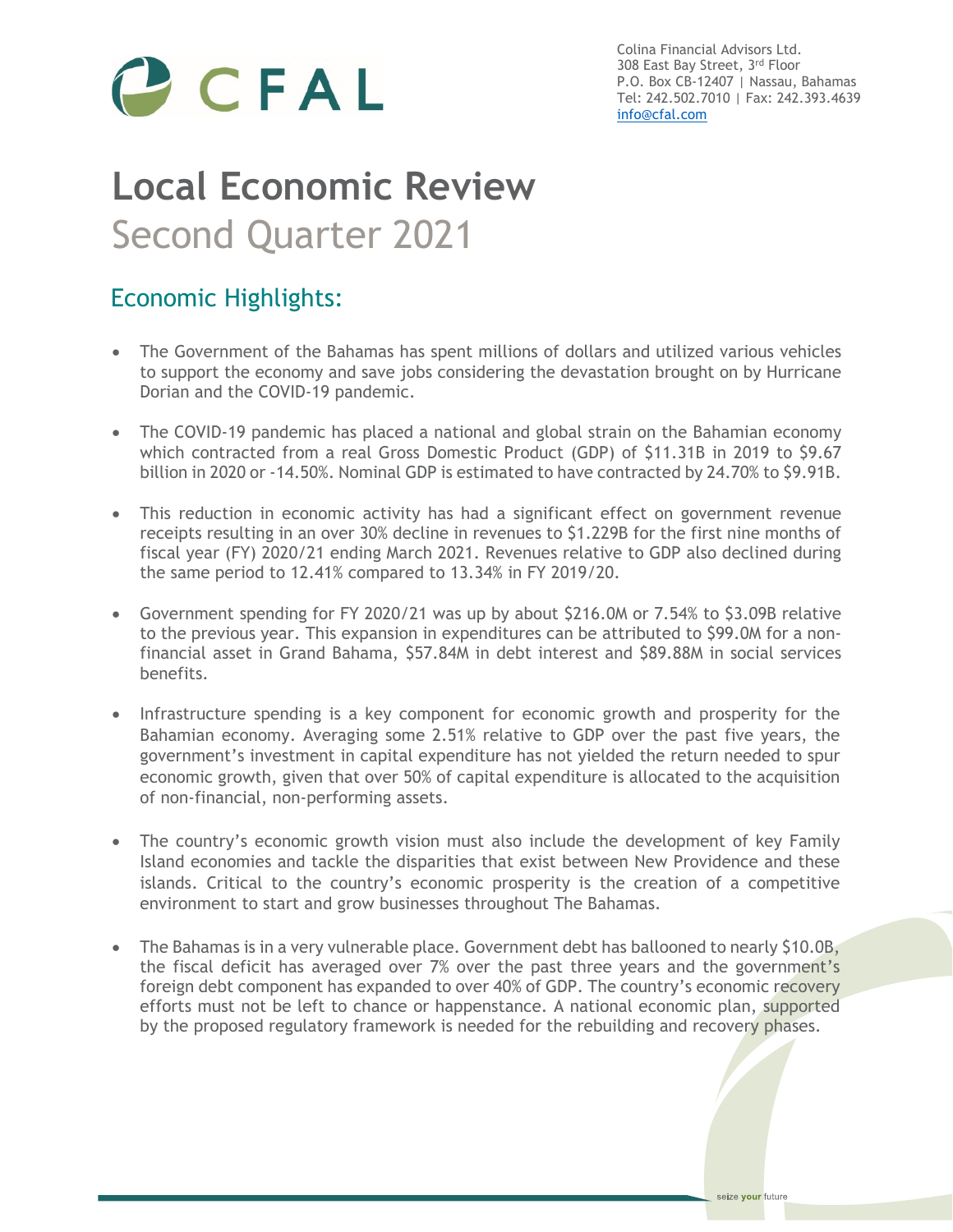## **Q2 2021 Economic Review**

These are no doubt unprecedented and uncertain times for the Bahamian economy and the citizenry. During these times it is critically important that the Government of the Bahamas improve the economic outlook by providing the necessary social support for individuals, and economic stimulus via long term investment in the country's physical infrastructure as well as healthcare and education systems.

The Bahamas experienced lackluster economic growth for up to six years prior to the pandemic, with an average annual growth rate 0.07%. The twin crises of Hurricane Dorian in 2019 and the COVID-19 pandemic further exacerbated the country's low growth levels. The COVID-19 pandemic has placed a national and global strain on the Bahamian economy which contracted from a real Gross Domestic Product (GDP) of \$11.31B in 2019 to \$9.67 billion in 2020 or -14.50%. Nominal GDP is estimated to have contracted by 24.70% to \$9.91B. These economic shocks over the last two years have resulted in the further deterioration of the country's fiscal health, pushing the direct debt to GDP to 92.30% as of March 31, 2021, compared to 61.80% in the same period last year. National debt to GDP (inclusive of contingent liabilities) stands at 96.40%.

As the Bahamian economy emerges from the crippling effects of the coronavirus pandemic, it is vital that the government, businesses, unions and civil society groups work together to devise an aggressive economic strategy to reboot the Bahamian economy, and 'Build Back Better'.

#### Rebuilding Public Finances:

`

The Government of the Bahamas has spent millions of dollars and utilized various vehicles to support the economy and save jobs considering the devastation brought on by Hurricane Dorian and the COVID-19 pandemic. The stalled economic activity has had a negative impact on the government's fiscal position, with revenue receipts substantially depressed, while expenditures have notably increased due to higher unemployment and social security benefit payouts. Together these occurrences, as well as increased government borrowing, have produced relatively high and unsustainable deficit and debt levels.

In 2020 there was a significant reduction in economic activity due to government-imposed lockdowns throughout the country. This reduction in economic activity has had a significant effect on government revenue receipts resulting in an over 30% decline in revenues to \$1.229B for the first nine months of fiscal year (FY) 2020/21 ending March 2021. Revenues relative to GDP also declined during the same period to 12.41% compared to 13.34% in FY 2019/20. The largest sources of revenues for the government, representing over 65% of total revenue receipts, together declined by 37%. These included declines in Value Added Tax (VAT) receipts (-37.27% to \$469.75M), customs duties (-31.04% to \$134.19M), gaming taxes (-46.04% to \$16.42M), taxes on specific business licenses activities (-\$73.98M to 15.57%), departure taxes (-94.65% to \$5.85M) and property taxes (-13.59% to \$96.59M).

The government is projecting revenues of \$2.25B for FY2021/22, an increase of over 27.0% of actual revenue receipts collected during FY2020/21. The lingering effects of the COVID-19 pandemic may make achieving such an aggressive revenue growth forecast difficult resulting in a higher than projected fiscal deficit and by extension increased borrowing for FY2021/22.

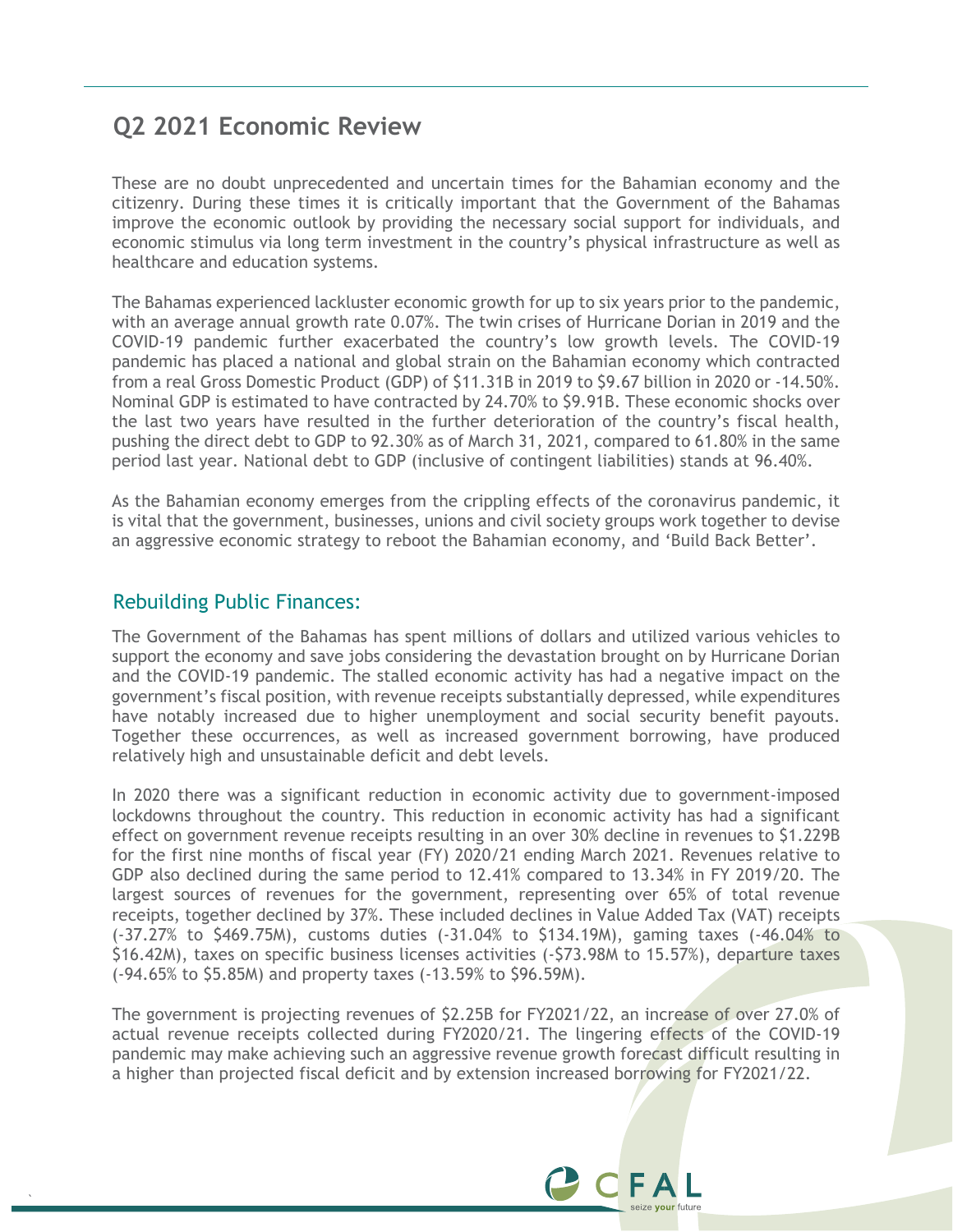On the other hand, government spending for FY 2020/21 was up by about \$216.0M or 7.54% to \$3.09B relative to the previous year. This expansion in expenditures can be attributed to \$99.0M for a non-financial asset in Grand Bahama, \$57.84M in debt interest and \$89.88M in social services benefits. Central government spending is forecast to rise to \$3.20B or 32% of 2020 nominal GDP in FY 2021/22. While spending as a proportion of the economy has averaged 21.90% over the last five years, it is expected that the current elevated spending levels will continue in the short to medium term to address the fallout from the COVID-19 pandemic.

Infrastructure spending is a key component for economic growth and prosperity for the Bahamian economy. Averaging some 2.51% relative to GDP over the past five years, the government's investment in capital expenditure has not yielded the return need to spur economic growth, given that over 50% of capital expenditure is allocated to the acquisition of non-financial, non-performing assets. This includes the bailout of Bank of the Bahamas by taking on the Bank's non-performing loans and the purchase of the Grand Lucayan Hotel for \$65.0M. Notably, additional spending on the hotel has resulted in total net spending of over \$100.0M to date. As The Bahamas' resources are already limited, a better allocation for the funds would be asset building and maintenance, such as investments in hospitals and clinics throughout the islands of the Bahamas; as well as schools, energy, transport, and telecommunications infrastructure, which are essential to providing high-quality public service.

The country's public finances took a nosedive with net public borrowing up by \$1.940B or 25.58% to \$9.526B at the end of March 2021. Of this amount borrowed, 83.90% represented foreign currency debt, which rose to historical levels following Hurricane Dorian in Q3 2019 and continued thereafter in response to the halt in economic activity due to the COVID-19 pandemic. It is expected that the reopening of the Bahamian economy would reduce the level of borrowing owing to improvements in tax receipts and a reduction in spending related to government support programs. However, notwithstanding a phased opening of the Bahamian economy since January 2021, the government is forecasting that it will still have to borrow \$955.40M to fund the deficit during FY2021/22.

The level of borrowing and downgrades by bond rating agencies Moody's and S&P in 2020 have led to increased borrowing costs for the Bahamas government. Interest payments on government debt is projected to expand to almost \$500.0M during FY2020/21 pushing interest costs relative to government revenues upwards to 25.53% compared to 16.40% average over the past three fiscal years.

The country's finances are evidently in an untenable place, with government debt projected to reach \$10.0B and slightly over 100% of GDP at the end of FY 2020/21. This is the result of three consecutive years of fiscal deficits in excess of \$700.0M and over 5.0% of GDP as well as increasing government expenditures due in large part to an increase in interest costs. These key fiscal ratios are at levels never recorded in the history of the country and are expected to have a significantly negative impact on the living standards of the citizenry. While the focus should be on delivery support for businesses, the unemployed and the population at large, policymakers must not escape the urgent need to simultaneously get the country's public finances on track, which will require decisive execution of an economic growth plan.

#### Strategy for Economic Recovery:

`

To reboot the Bahamas' economic recovery in the aftermath of the coronavirus pandemic, an

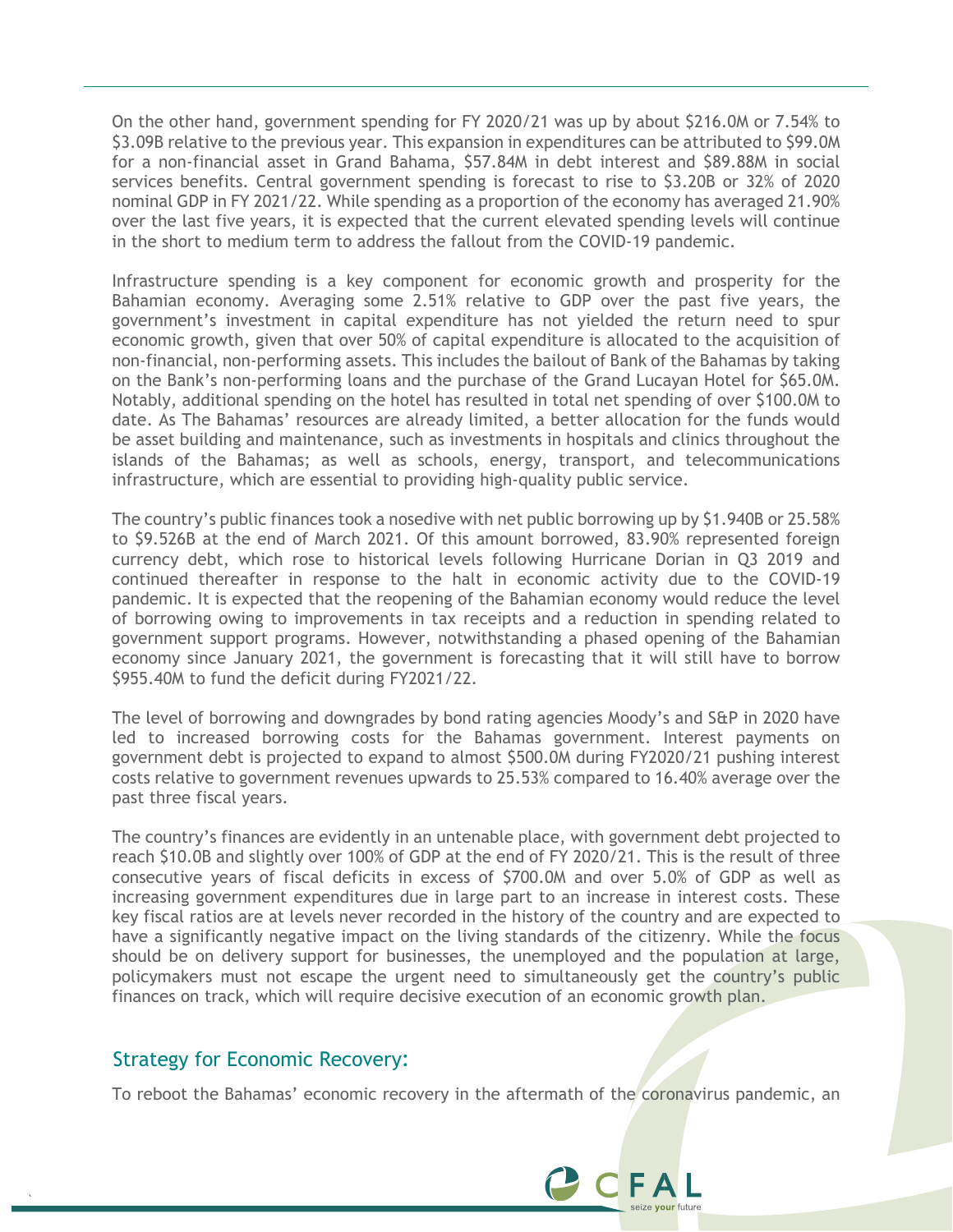ambitious and long-term strategy, coupled with visionary leadership is needed to rebuild the country's public finances and deteriorating infrastructure, and fix the long-standing problems that have hindered the economic progress of the country and its citizenry.

The first strategy is to turbocharge the investment component, both local and foreign, of the country's GDP. The reality is that the lack of productive investments has had and will continue to have major economic consequences on the country's economic growth. Consumption is down significantly due to stalled economic activity and relatively high unemployment levels, maxed out government expenditures, and significantly reduced net exports. Thus, productive investments in healthcare, education, transportation, telecommunications, energy, housing and roads are key to leading the Bahamas out of this economic slump. Investment in such infrastructural projects coupled with innovation will provide The Bahamas with the high-quality jobs and opportunities necessary to drive economic growth and development. The Bahamas Government has allocated \$372.40M to capital expenditure in FY 2021/22, less than the \$515.5M budgeted during the previous year. This allocation to capital investment is generous at 3.76% of the country's 2020 GDP, however, it is questionable whether the monies allocated will be used for productive capital projects in key areas of the society and not mere cosmetic upgrades.

The country's economic growth vision must also include the development of key Family Island economies and tackle the disparities that exist between New Providence and these islands. Critical to the country's economic prosperity is the creation of a competitive environment to start and grow a business throughout The Bahamas. Policymakers must seek to remove all the barriers that currently prevent private businesses from thriving. Significant reforms are needed to create a better environment for businesses in New Providence and the Family Islands, and the best place to start is addressing deficiencies in The Bahamas is the World Bank's Ease of Doing Business index. The Bahamas ranked 119 out of 190 countries in 2020, which is exactly equal to the country's average ranking over the past five years with no overall improvements in the components that make doing business in the country easier. While slight progress was made in the areas of starting a business, transparency in getting electricity, protecting minority investors and paying taxes, significant improvements are needed in other key areas such as dealing with construction permits, particularly the number of days for an approval, registering property, getting credit or financing for small and medium size businesses startups and improving the process for across border trading. These improvements are vital to improve the country's overall scores and ranking and by extension the level of productivity and economic success. Policy initiatives to improve these areas must not be New Providence centric but also inclusive of the Family Islands.

Also critical to the Bahamas' economic success and prosperity is the investment in high-quality skills and training. One area in which this can be achieved is via a well thought-out, wellorganized apprentice program. With the youth unemployment rate, which covers persons from 18 to 24 years old, currently more than 25%, the number one complaint of employers is that high school graduates are ill-prepared and lack the skill sets required to work in entry level positions. A subsidized apprentice program which provides those at risk of long-term unemployment is needed to aid in providing apprentice students with the critical technical skills and experience that employers require. A successful skills development program will not only provide job opportunities for the young, but it will also simultaneously contribute to economic growth and productivity and help to make the country more competitive.

`